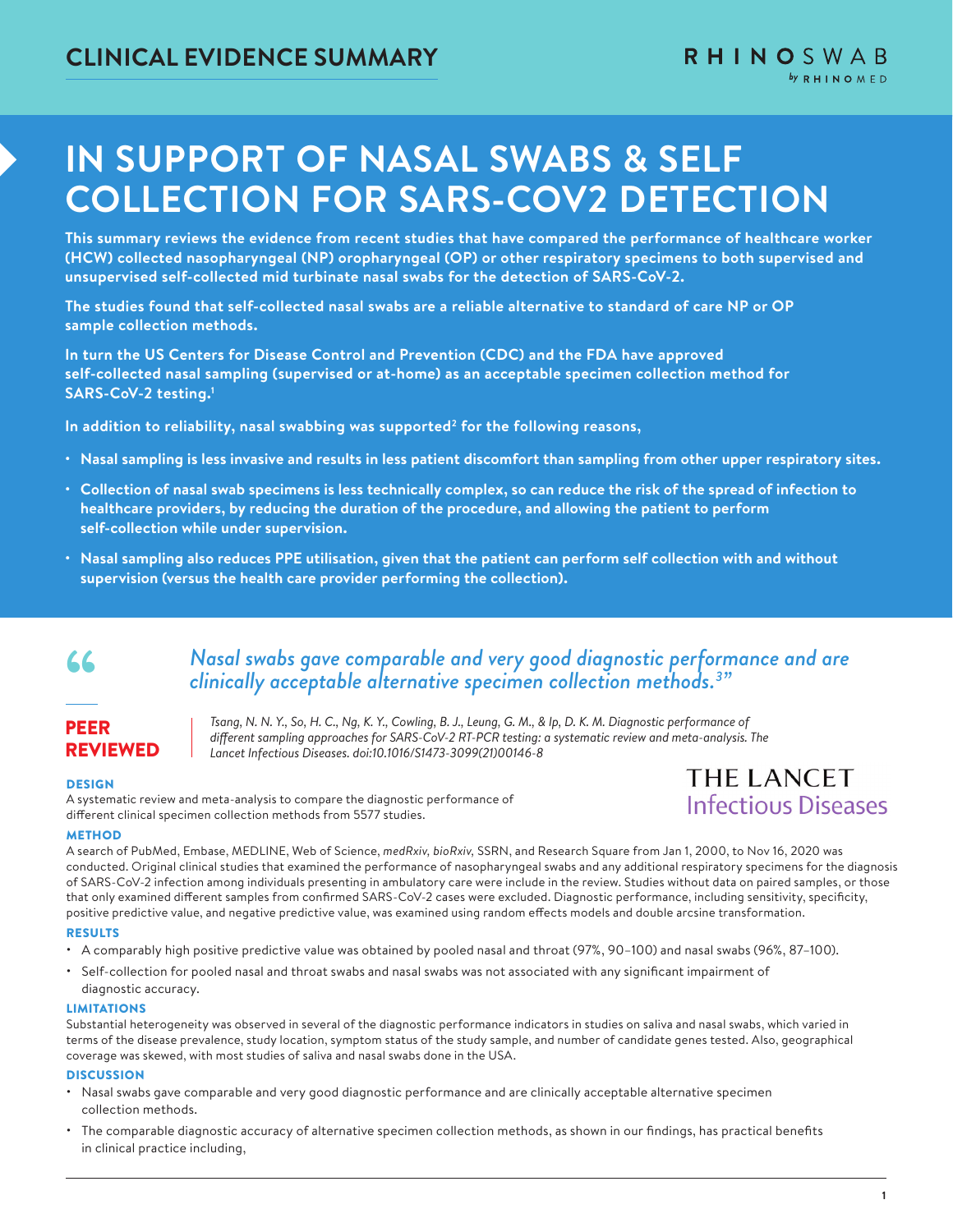- Reduced procedural discomfort might help to prevent the triggering of gag reflexes, coughing, and sneezing and reduce the associated exposure risk for the health-care workers.
- Reduced requirement for trained health-care workers and high-level PPE.
- Procedural simplicity could also allow for self-collection by patients or their relatives in different community settings.

The feasibility, accessibility, and acceptability of the self-collection for testing might help to facilitate the scaling up of SARS-CoV-2 testing in communities.

## "

### *Unsupervised home mid nasal swab collection was comparable to clinician-collected nasopharyngeal swab collection for detection of SARS-CoV-2 in symptomatic patients, particularly those with higher viral loads.4 "*

### PEER REVIEWED

*McCulloch, D. J., Kim, A. E., Wilcox, N. C., Logue, J. K., Greninger, A. L., Englund, J. A., & Chu, H. Y. (2020). Comparison of Unsupervised Home Self-collected Midnasal Swabs With Clinician-Collected Nasopharyngeal Swabs for Detection of SARS-CoV-2 Infection. JAMA Network Open, 3(7), e2016382-e2016382. doi:10.1001/jamanetworkopen.2020.16382*

### **DESIGN**

A cross sectional study with 185 participants, of which 41 had positive results.



### **METHOD**

Study participants were recruited from symptomatic outpatients testing severe acute respiratory syndrome coronavirus 2 (SARS-CoV-2) positive and symptomatic health care workers presenting to drive-through clinics. Participants were provided test kits for unsupervised home self-collection of a mid-nasal swab. Home swab performance was compared with clinician-collected nasopharyngeal swabs, which were collected by medical assistants and nurses.

### RESULTS

Compared with clinician swabs,

- The sensitivity of home swabs was 80.0% (95% CI, 63%-91%) and respectively (Table). Cohen k statistic was 0.81 (95% CI, 0.70-0.93).
- The specificity of home swabs was 97.9% (95% CI, 94%-99.5%).
- Cohen  $\kappa$  statistic was 0.81 (95% CI, 0.70-0.93), suggesting substantial agreement.

### LIMITATIONS

Shipping at ambient temperature may have led to sample degradation, however stability was demonstrated at ambient temperatures up to 9 days. Home self-collection often occurred one day after clinician collection, likely leading to samples with lower viral load. In addition, many participants were health care workers, potentially limiting generalizability to the general population.

### **DISCUSSION**

- Unsupervised home self-swab collection presents several advantages, including accessibility outside of the health care system and minimizing personal protective equipment use.
- This approach is safe and scalable in the pandemic setting.

### *These findings contribute to the recently released US Food and Drug Administration guidance that lists patient-collected lower nasal swab as an acceptable specimen collection method for SARS-CoV-2 testing.5 "*

### PEER REVIEWED

*Altamirano, J., Govindarajan, P., Blomkalns, A. L., Kushner, L. E., Stevens, B. A., Pinsky, B. A., & Maldonado, Y. (2020). Assessment of Sensitivity and Specificity of Patient-Collected Lower Nasal Specimens for Severe Acute Respiratory Syndrome Coronavirus 2Testing. JAMA Network Open, 3(6), e2012005-e2012005. doi:10.1001/jamanetworkopen.2020.12005*

### DESIGN

"

This was a prognostic study, approved by the Stanford University institutional review board with 30 participants infected with SARS-CoV-2.



### **METHOD**

Patients were recruited remotely and attended Stanford Health Care for drive-through collection of three specimens using a patient-collected lower nasal swab, a physician-collected lower nasal swab and a physician-collected oropharyngeal swab. Specimens were tested for SARS-CoV-2 using reverse transcriptase–polymerase chain reaction targeting the envelope or open reading frame 1 ab genes.

### RESULTS

- Diagnostic equivalence was seen across the three methods of specimen collection.
- Eleven participants (37%) had test results that were positive for SARS-CoV-2 across patient- and physician-collected specimens,
- Eighteen participants (60%) had results that were negative for SARS-CoV-2 across patient- and physician-collected specimens.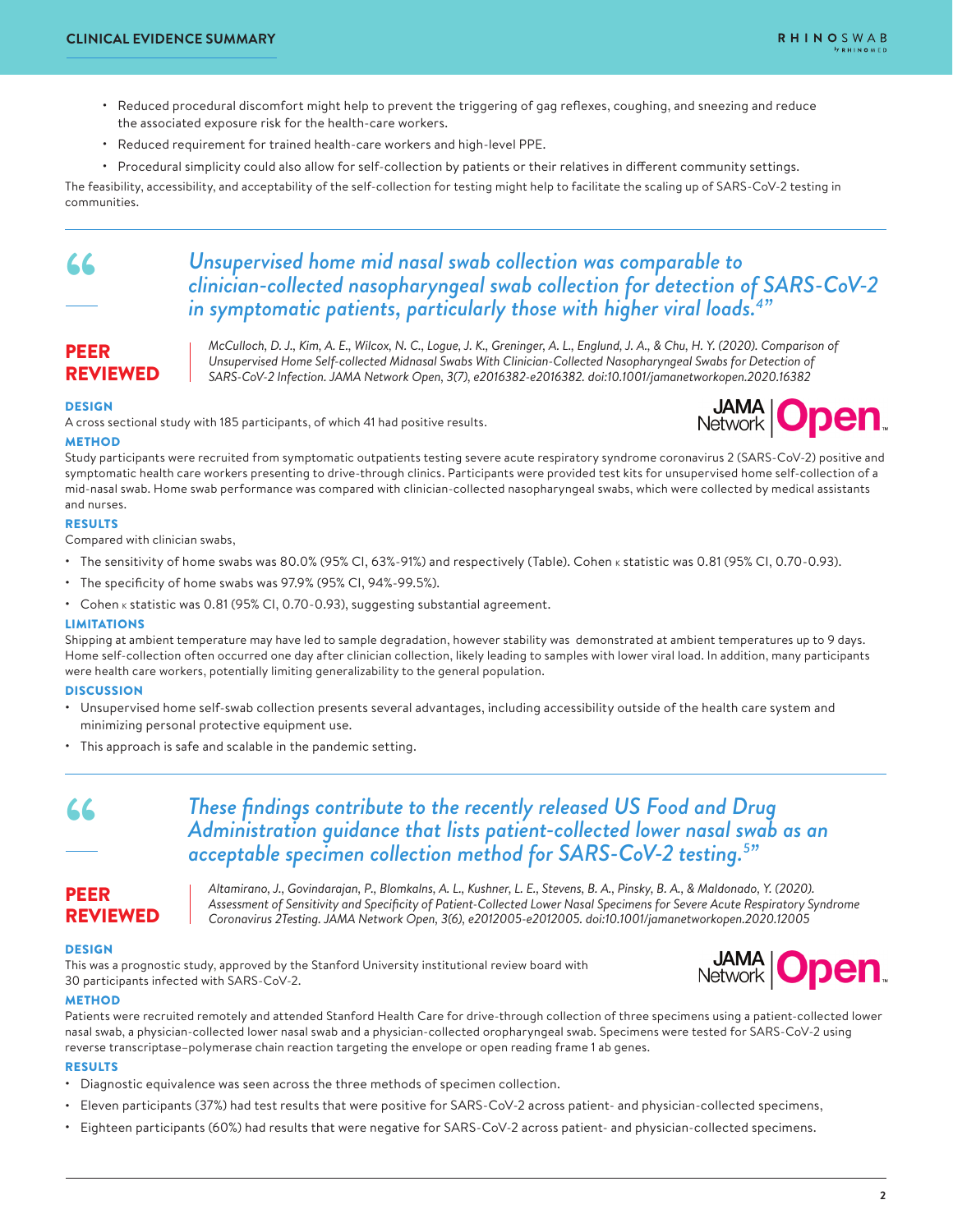### LIMITATIONS

Small sample size limits generalizability, however, further validation efforts are currently under way.

**DISCUSSION** 

• Self-collected lower nasal swabs could also be used for home or office-based testing of asymptomatic patients.

### *Self-collection of nasal and throat swabs offers a reliable alternative to health worker collection for the diagnosis of SARS-CoV-2 and other respiratory viruses.6 "*

PEER REVIEWED

*Wehrhahn, M. C., Robson, J., Brown, S., Bursle, E., Byrne, S., New, D., Hadlow, N. (2020). Self-collection: An appropriate alternative during the SARS-CoV-2 pandemic. Journal of Clinical Virology, 128, 104417. doi:https://doi.org/10.1016/j. jcv.2020.104417*

### DESIGN

"

A prospective study of 236 patients.

### Journal of Clinical Virology

### METHOD

Patients from two states in Australia attending dedicated COVID-19 collection clinics were offered the option to first self-collect (SC) nasal and throat swabs (SCNT) prior to health worker collect (HCW) using throat and nasal swabs (Site 1) or throat and nasopharyngeal swabs (Site 2). Samples were analysed for SARS-CoV-2 as well as common respiratory viruses. Concordance of results between methods was assessed using Cohen's kappa (ĸ) and Cycle threshold (Ct) values were recorded for all positive results as a surrogate measure for viral load.

### RESULTS

Of 236 patients sampled by health care worker and self-collection methods,

- 25 had SARS-CoV-2 (24 by HC and 25 by SC).
- 63 had other respiratory viruses (56 by HC and 58 by SC).
- Self-collection was highly concordant with HCW collected (ĸ = 0.890) for all viruses including SARS-CoV-2 and more concordant than HCW to positive results by any method ( $\kappa$  = 0.959 vs 0.933).
- Mean SARS-CoV-2 E-gene and N-gene, rhinovirus and parainfluenza Ct values did not differ between HC and SCNT.

#### **DISCUSSION**

- This study was the first to provide evidence of equivalence of self-collection for SARS-CoV-2. Self- collection has the potential to,
	- Increase accessibility and detection of SARS-CoV-2.
	- Preserve PPE supplies.
	- Reduce exposure to others.

Self-collection was also easy to perform and preferred by 74% participants (survey n=70).

### *Patient collection of samples for SARS-CoV-2 testing from sites other than the nasopharynx is a useful approach during the COVID-19 pandemic.7 "* "

### PEER REVIEWED

*Tu, Y.-P., Jennings, R., Hart, B., Cangelosi, G. A., Wood, R. C., Wehber, K., Berke, E. M. (2020). Swabs Collected by Patients or Health Care Workers for SARS-CoV-2 Testing. New England Journal of Medicine, 383(5), 494-496. doi:10.1056/NEJMc2016321*

The NEW ENGLAND JOURNAL of MEDICINE

#### DESIGN

A cross sectional study with 530 participants from five ambulatory clinics in the Puget Sound region of Washington, USA.



### **METHOD**

Patients were provided with instructions and asked to collect tongue, nasal, and mid-turbinate samples, in that order. A nasopharyngeal sample was then collected from the patient by a health care worker. All samples were submitted to a reference laboratory for reverse-transcriptase–polymerase-chain-reaction (RT-PCR) testing that yielded qualitative results (positive or negative) and cycle threshold (Ct) values for positive samples only.

#### RESULTS

When compared to nasopharyngeal sample collected by a healthcare worker,

- The estimated sensitivity of the nasal sample collected by patients was 94.0% (97.5% CI, 83.8 to 100.0)
- The estimated sensitivity of the mid mid-turbinate sample collected by patients was 96.2% (97.5% CI, 87.0 to 100.0).
- Both the nasal and mid-turbinate samples may be clinically acceptable on the basis of estimated sensitivities above 90% and the 87% lower bound of the confidence interval for the sensitivity of the mid-turbinate sample being close to 90%.